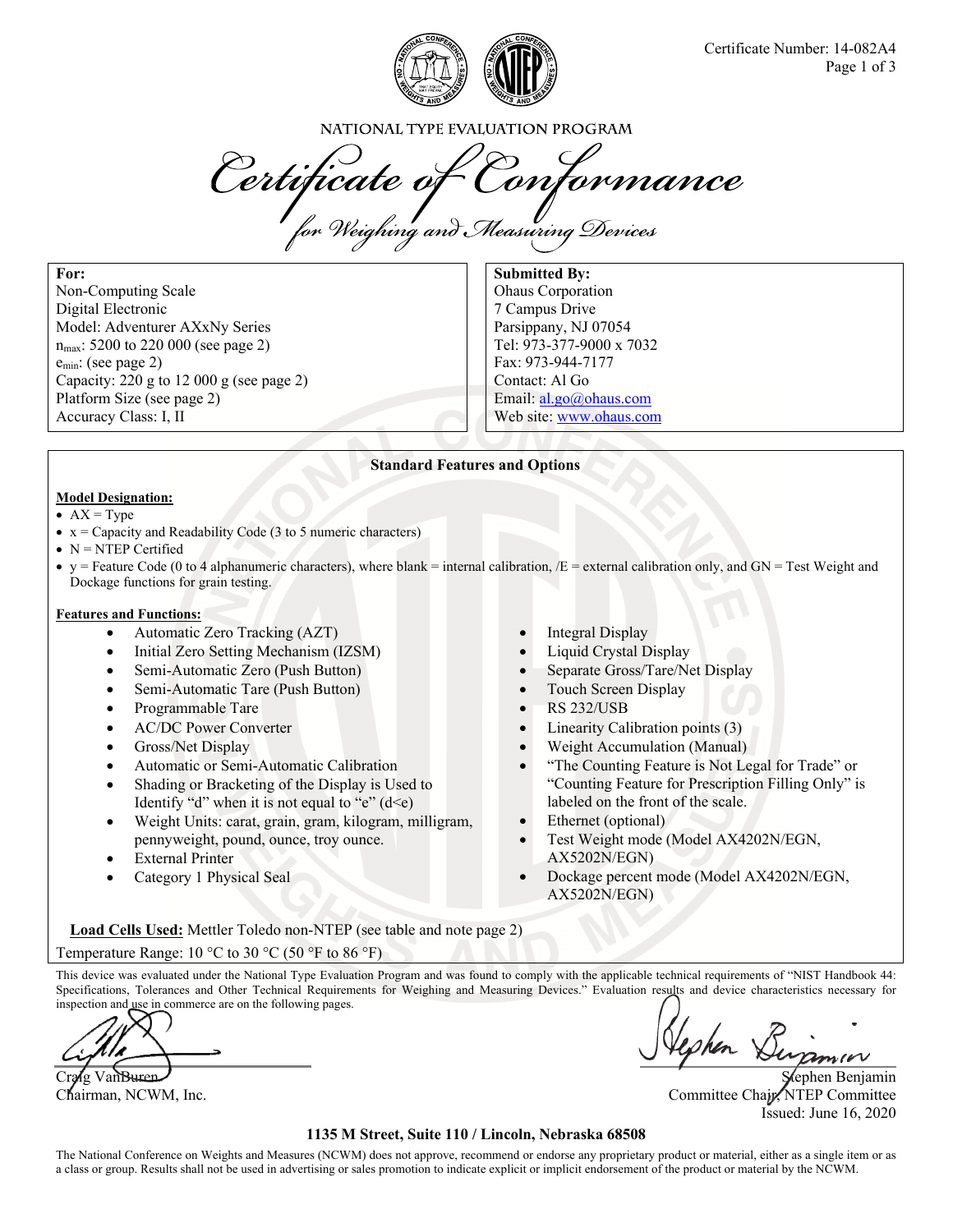

# **Ohaus Corporation**

Non-Computing Scale / Adventurer AXxNy

**Application:** For general purpose weighing, retail jewelry/precious metal weighing, prescription weighing, prescription counting, weighing of grain in commercial and UDSA/GIPSA applications.

| Model    | Capacity $(g)$ | e                | đ                       | $n_{max}$ | <b>Class</b> | <b>Platter</b>      | <b>Load Cell Used</b> |
|----------|----------------|------------------|-------------------------|-----------|--------------|---------------------|-----------------------|
|          |                |                  |                         |           |              | <b>Dimensions</b>   | See Note *            |
| AX224N   | 220 g          | $0.001$ g        | $0.0001$ g or $0.001$ g | 220 000   |              | 90 mm               | <b>NMBA</b>           |
| AX423N   | 420 g          | $0.01$ g         | $0.001$ g or $0.01$ g   | 42 000    | П            | $130 \text{ mm}$    | AX523PC               |
| AX223N/E | 220 g          | $0.01$ g         | $0.001$ g or $0.01$ g   | 22 000    | Н            | $130 \text{ mm}$    | AX523PE               |
| AX423N/E | 420 g          | $0.01$ g         | $0.001$ g or $0.01$ g   | 42 000    | Н            | $130 \text{ mm}$    | AX523PE               |
| AX523N/E | 520 g          | $0.01$ g         | $0.001$ g or $0.01$ g   | 52 000    | П            | $130 \text{ mm}$    | AX523PE               |
| AX623N/E | 620 g          | $0.01$ g         | $0.001$ g or $0.01$ g   | 62000     | П            | $130 \text{ mm}$    | ODNON0600G3           |
| AX522N/E | 520 g          | 0.1 <sub>g</sub> | $0.01$ g or $0.1$ g     | 5200      | П            | 175 x 195 mm        | <b>AX5202PE</b>       |
| AX622N/E | 620 g          | $0.1$ g          | $0.01$ g or $0.1$ g     | 6200      |              | $175 \times 195$ mm | <b>AX5202PE</b>       |

#### **Specific Models, Capacities and Parameters:**

\* Note: The division size (d) is selected in the device's Setup menu. The d value cannot be changed when the device is in Approved Mode and sealed. Load cells used in all models are Mettler-Toledo refer to the table above or the following list for load cell models, ODLOI0200G4, ODNOI0600G3, ODNON0600G3, ODNON3000G2, ODNON5000G2, ODNON6000G2 and OSOAN12000G1

**Identification:** G.S.1 information is placed on a pressure sensitive and tamper proof identification badge located on the side of the device.

 $AX822N/E$  820 g 0.1 g 0.01 g or 0.1 g 8200 I 175 x 195 mm AX5202PE  $AX1502N/E$  1520 g 0.1 g 0.01 g or 0.1 g 15 200 II 175 x 195 mm AX5202PE  $AX2202N/E$  2200 g 0.1 g 0.01 g or 0.1 g 22 000 II 175 x 195 mm AX5202PE AX4202N/E 4200 g 0.1 g 0.01 g or 0.1 g 42 000 II 175 x 195 mm AX5202PE  $AX4202N/EGN$  4200 g 0.1 g 0.01 g or 0.1 g 42 000 I II 175 x 195 mm AX5202PE AX5202N/EGN 5200g 0.1g 0.01 g or 0.1 g 52000 I II 175 x 195 mm IMPDI6000G2-3C AX6202N/E 6200 g 0.1 g 0.01 g or 0.1 g 62000 II 175 x 195 mm ODNON6000G2 AX8201N/E 8200 g 1 g 1 g 0.1 g or 1 g 1 8200 II 175 x 195 mm LSVK AX10201N/E 10200 g 1 g 0.1 g 0.1 g 10200 II 175 x 195 mm OSOAN12000G1 AX12001N/E 12 000 g 1 g 0.1 g 0.1 g 12000 II 175 x 195 mm OSOAN12000G1

**Sealing:** A category 1 seal is used. To seal the device, a wire security seal may be threaded through tabs in a sliding cover and the base housing at the rear of the balance. Alternately, a destructible sealing label may be affixed to the sliding cover and the base housing. When the sliding cover is sealed in the locked position, access to the calibration switch inside the housing is prevented. Remote calibration and configuration are also blocked when the balance is sealed.

**Test Conditions:** This Certificate supersedes Certificate of Conformance Number 14-082A3 and is issued to increase the maximum capacity add an additional load cell option and external printing capability for all models of the AXxNy Series. The following four models were submitted for evaluation, the AX224N 220 g, AX623N/E, AX6202N/E, AX12001N/E. Multiple increasing/decreasing load and eccentricity tests were performed. The scales were tested over a temperature range of 10 °C to 30 °C (50 °F to 86 °F). Tests were also conducted with a power supply of 85 VAC and 264 VAC. A load of approximately  $\frac{1}{2}$  capacity was applied to the scale over 100 000 times the scale was tested during the permanence test and at the conclusion of permanence testing the eccentricity and discrimination tests were repeated. Printing functions of the external printer were verified. Previous test conditions are listed below for reference.

**Certificate of Conformance Number 14-082A3:** This Certificate supersedes Certificate of Conformance Number 14-082A2 and is issued to update the model description and to add alternate values for the division size "d". No additional testing was required. Previous test conditions are listed below for reference.

**Certificate of Conformance Number 14-082A2:** This Certificate supersedes Certificate of Conformance Number 14-082A1. The emphasis of the evaluation was on operation, performance, permanence and compliance with influence factor requirements. A new model was submitted. Model:AX5202N/ECN with a Mettler- Toledo model IMPDI6000G2-3C load cell. Several increasing/decreasing load and shift tests were performed. The scales were tested over a temperature range of 10 °C to 30 °C (50 °F to 86 °F). Tests were also conducted with a power supply of 100VAC and 130VAC. A load of approximately ½ capacity was applied to